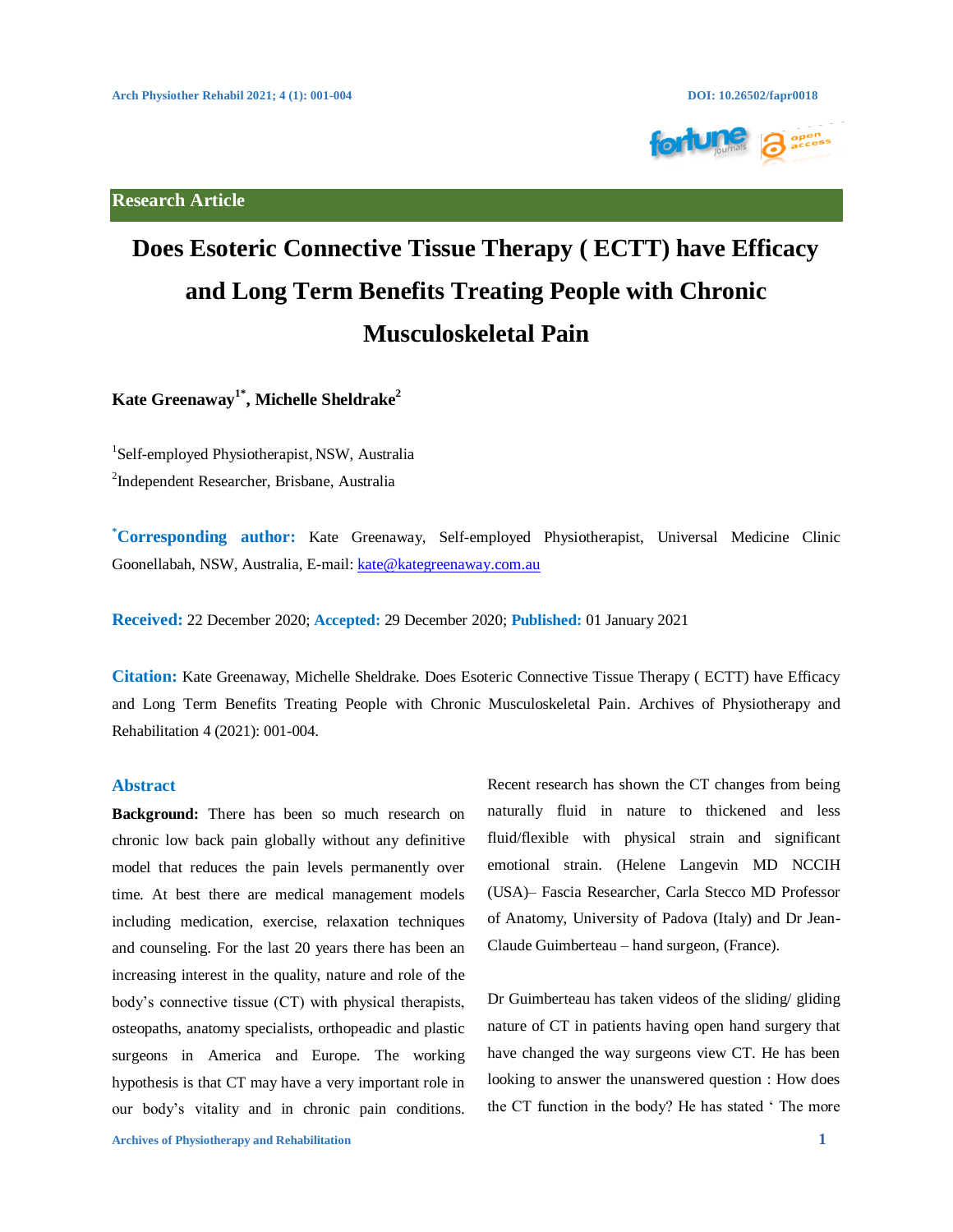### **Arch Physiother Rehabil 2021; 4 (1): 001-004****DOI: 10.26502/fapr0018**

we research the connective tissue the more we will understand it, this opens the door to new therapies'. I have been working with a new therapy : Esoteric Connective Tissue Therapy (ECTT ) for 20 years especially with people with complex chronic pain conditions. I propose that the CT is the overlooked key that if supported to heal and return to a more fluid state will help reduce the severity and impact of chronic low back pain.

**Keywords:** Chronic Pain; Esoteric Connective Tissue Therapy

# **1. Introduction**

Chronic pain is one of the most common conditions that plagues humanity today. There are various chronic pain conditions, the most common being chronic back pain which affects up to 80% of Australians at some point in their lives with 10% experiencing significant disability as a result [1]. Chronic pain is a huge burden to the global economy with treatment costing billions of dollars each year. In Australia alone, chronic pain was estimated to have cost \$34.3 billion or nearly \$11,000 per person affected by chronic pain in that year [2]. Chronic pain adversely influences all areas of a person's life and often has long-term social consequences due to a reduced ability to earn income, relationship separation and other complex health issues [1]. Despite a multitude of treatment and management approaches, treatment results are mixed with many reporting little or modest change to either pain symptoms or quality of life [3, 4]. The aim of this study was to assess the long term impact on people with chronic musculoskeletal pain from Esoteric Connective Tissue Therapy (ECTT). ECTT is a gentle hands on healing modality that works on the physical and energetic nature of the connective tissue with gentle rhythmical motions applied to the

ankles/feet, spine, arms, legs and skull.

### **2. Materials and Methods**

Participants 16 years or older and with chronic bodily pain for more than 3 months were eligible to participate. A total of 51 participants were recruited with 38 resurveyed at the long term follow-up (7-9 years). Each participant received a 1 hour session, once a week for six weeks, of a particular sequence of five ECTT techniques. Participants were assessed at baseline, 6 weeks, 6 months and 9 years using well-validated outcome measures and compared through timedependent univariate and multivariate (SPSS V14.0): Visual Analogue Pain Scale (VAS), Quebec analysis Back Pain Disability Scale and the General Well-Being (GWB) Schedule.

### **3. Results**

As Table 1 shows, the cohort of 38 subjects was mainly female, showed significant improvement in functional capacity and general well-being and a consistent trend towards improved pain levels 6 months post-ECTT treatment. The BMI scores had a trend of increasing over the 6 months to 9 years with gender predilection for women (t-test,  $p<0.001$ ). This result has not been observed in the published literature when a person has less pain and is more physically active with positive lifestyle changes, they often lose weight. This trend needs to be explored in further qualitative and quantitative research.

In the long-term follow-up, scores on all measures showed a trend for improvements maintained over time compared to Week 1. The Quebec scores of functional capacity were consistently improved over the 9 years  $(p=0.051$  at Week 1,  $p<0.001$  at Week 6 and 9 years). However the GWB score was statistically significant at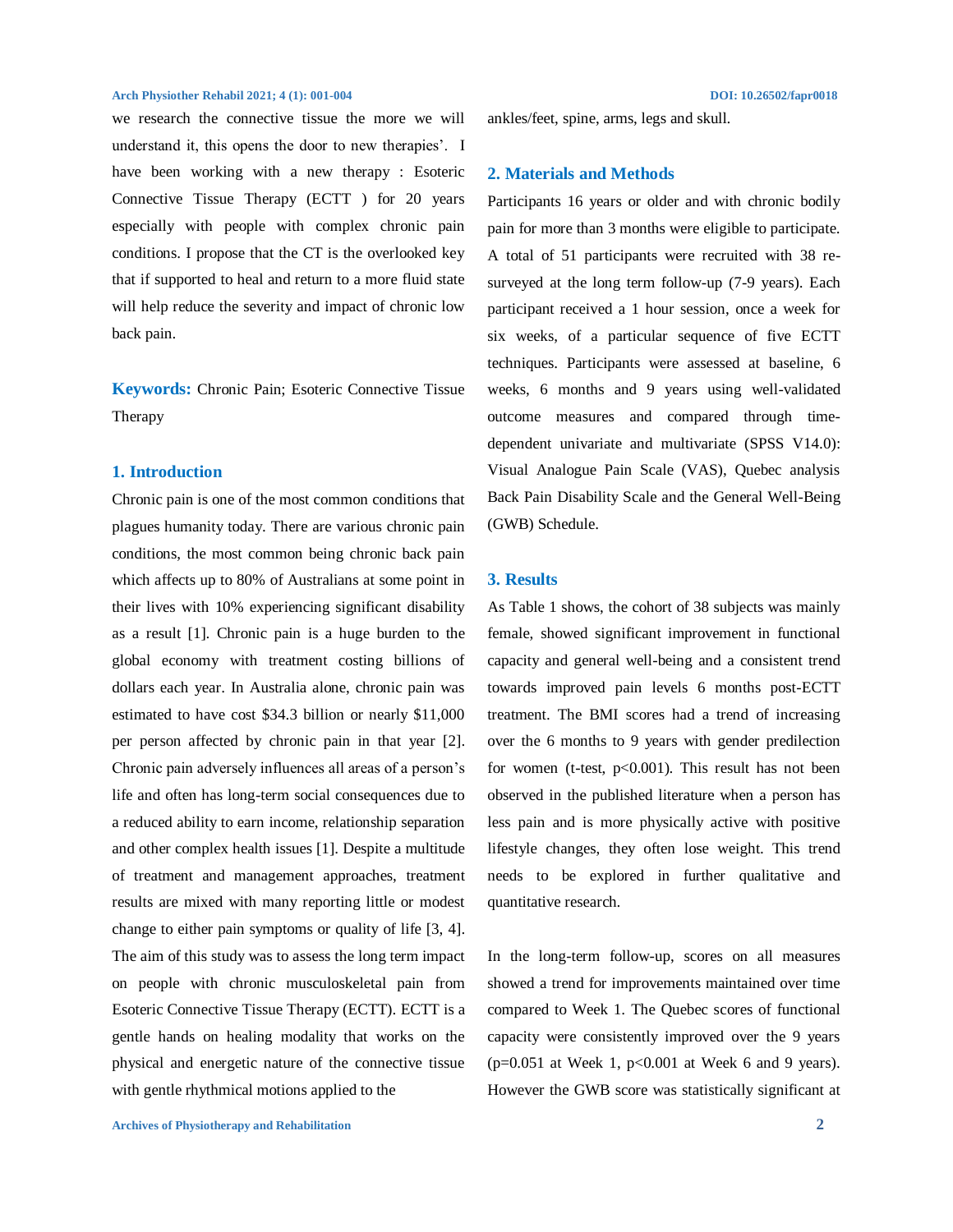### **Arch Physiother Rehabil 2021; 4 (1): 001-004****DOI: 10.26502/fapr0018**

6 months  $(p=0.017)$  but not significant at 9 years (p=0.133). This time-related disparity is likely due to inadequate sensitivity of a general survey such as GWB score in detecting small differences in functional improvement against persistent issue(s) in physical and social dimensions. The overall comparative changes in VAS was only significant from Week 1 to Week 6 (p=0.047, ANOVA) but not from Week 6 through to Year 9 (p>0.05, ANOVA) which may indicate VAS as a crude marker of chronic lower back pain.

| Cohort $n = 38$          | Week 1          | 6 Month                | <b>P-value</b> |
|--------------------------|-----------------|------------------------|----------------|
| Gender                   | 11:25 (31%:69%) | 11:25 (31%:69%)        | 0.050          |
| BMI                      | 23.8(1.2)       | 26.3(1.9)              | 0.054          |
| GWB score                | 65.1(6.3)       | 82.9(8.1)              | 0.017          |
| Quebec score             | 22.8(5.7)       | 15.3(7.2)              | 0.001          |
| <b>VAS</b>               | 3.94(0.7)       | 2.7(0.9)               | 0.051          |
| change vs VAS<br>Symptom | n/a             | VAS < $-2$ 7.10 (52,4) | 0.041          |
| response                 |                 | $VAS > -2$ 45.6 (27.3) |                |

VAS scores - lower scores indicate less pain,

GWB scores - higher scores indicate greater general well being

Quebec scores- lower scores indicate better functional capacity





**Figure 1: VAS** trend over time (2007-2016).

# **4. Discussion**

**Archives of Physiotherapy and Rehabilitation 3** Findings from the current study indicate that a 6-week ECTT program resulted in a significant reduction in self-reported pain at 6 months and for 38 subjects who were followed up, this pain reduction lasted up to 9

years. Existing literature shows no definitive treatments for chronic pain that have reduced pain beyond shortterm relief, that is, no longer than 12 months [1, 3]. Participants comments confirmed these findings, for example: "With Esoteric Connective Tissue therapy I